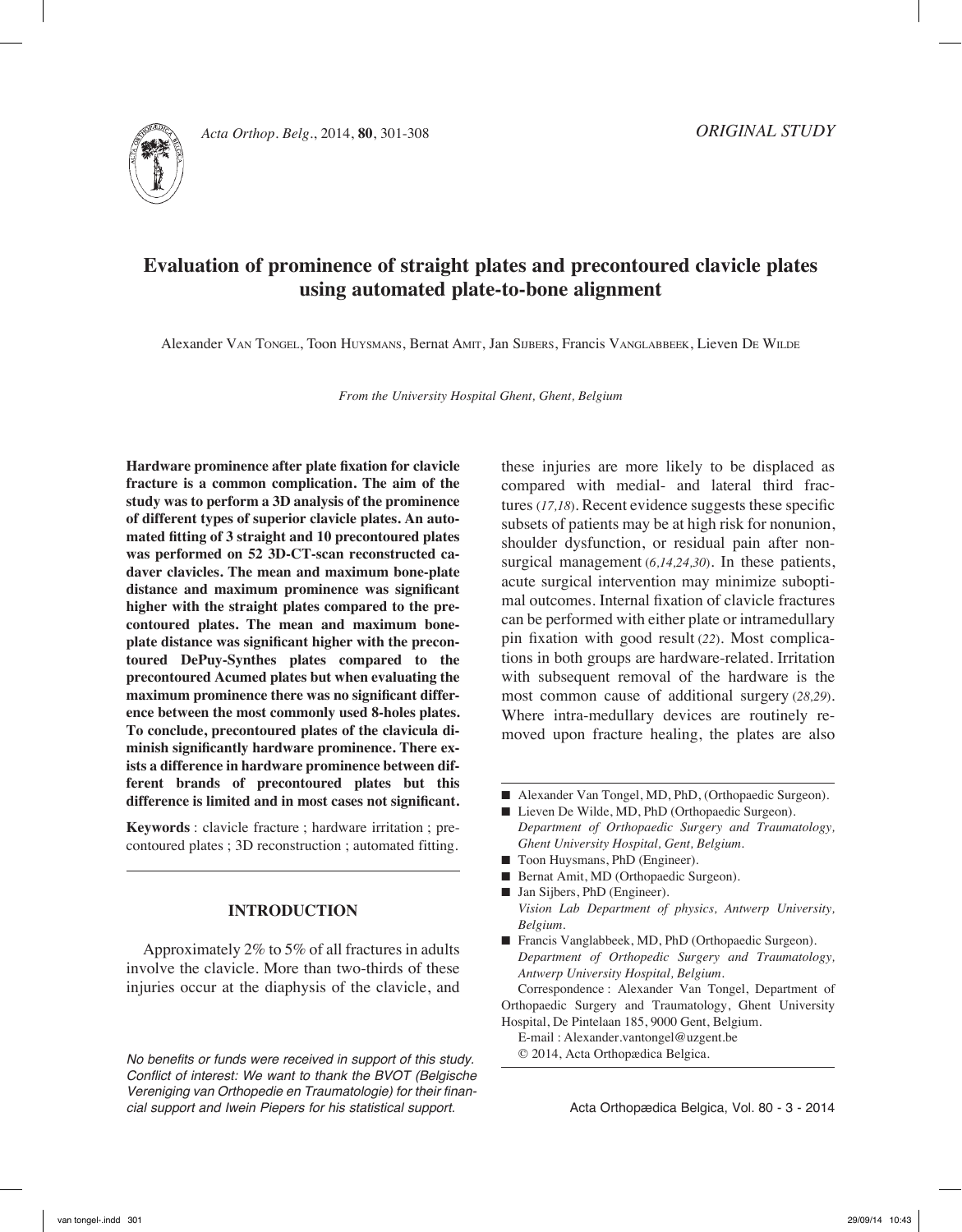frequently removed due to irritation. A second operation with plate debridement, removal or revision is required at best in one out of every ten patients treated, and in some studies even up to one out of every two patients (*2,5,6,11,12,20,21,23,25*).

To address this complication precontoured clavicle plates were introduced. The low profile and beveled edges of the plates were thought to have a better plate-bone contact resulting in a reduction of the incidence of irritating hardware prominence and the need for reoperation for hardware removal. The aim of this study is to determine the prominence of commercially available, straight versus precontoured superior claviclar plates, using a three dimensional 3D-CT scan reconstruction analysis and an automated plate-to-bone alignment.

## **METHODS**

#### **Fracture Fixation Plates Sets**

First 3 straight plates (S)  $(6 - 7$  and 8 holes) were created. The length, width and thickness of these plates were based on LCP Plates (DePuy-Synthes). The thickness of the plate was equivalent all over the plate (3.3 mm). The location of the holes were equivalent distributed over these custom plates (Fig. 1). Next 3 companies with precontoured plates (Acumed, DePuy-Synthes, Smith and Nephew) were contacted. Both Acumed and DePuy-Synthes provided us with accurate descriptions (STL files) of the three dimensional geometry of their plate sets for superior fixation of mid-clavicle fractures (Fig. 1). Note that, contrary to the Acumed plates which are only curved in the axial plane, the DePuy-Synthes plates are also (laterally) curved in the frontal plane. For each of these plates the plate-to-bone contact region and the position of all the screw holes were extracted automatically from the STL-file. Note also that concerning the thickness of the plate, in contrast to the straight plates, the thickness in precontoured plates is different at the side compared to the middle.

#### *Study Population*

In this study, 52 clavicles from 52 distinct human Caucasian cadavers were dissected. This set of clavicles represented 32 male and 20 female specimens with a mean age of 71 years (range : 25 to 99 years). The population consisted of 50 (31 male, 19 female) right and 2 (1 male, 1 female) left clavicles.

Preparation of the clavicles was done in the anatomy lab of the University of Antwerp. All clavicles were scanned with a GE LightSpeed VCT (GE Medical Systems, Milwaukee WI, USA) with a spatial resolution of  $500 \times 500 \times 600 \ \mu m^3$  at the Antwerp University Hospital. The computed tomography (CT) reconstructions from the GE Lightspeed Volume CT system were automatically segmented by morphological image-processing operations. From the obtained segmented images, the outer boundary surface of each clavicle was extracted using the marching cubes algorithm (*13*).

Finally, all right clavicles were mirrored with respect to the sagittal plane and thereby brought into the coordinate space of the left clavicle.

#### *Common Reference Coordinate System*

In order to facilitate an automated plate-to-bone fitting procedure, all clavicles are placed in a common reference coordinate system following the three-steps procedure of Huysmans *et al* (*9,10*).

### *Automated Plate-to-Bone Fitting*

The common reference coordinate system enables the automation of fitting a given plate to a given clavicle with optimal plate-to-bone contact while satisfying several constraints imposed by the surgical procedure. On the average clavicle a single point was placed manually on the superior part in the middle of the clavicular surface as defined in the reference system. A fracture was simulated by cutting the clavicle along the angular line of the cylindrical coordinate system that runs through the annotated point. This is followed by the calculation of the desired region of contact for the plate. This is a region of 100mm in length and 10mm in width defined along the axial line that runs through the annotated point (Fig. 2). The fracture line and the desired region of contact, as defined on the average clavicle, can be mapped using the correspondence to each of the 52 individual clavicles in the population, effectively simulating 52 fractured clavicles.

For a given clavicle, the automated plate fitting procedure proceeds in two steps. First, an initial alignment of the plate to the bone is obtained by aligning the center and principal axes of the contact region of the plate to the center and principal axes of the desired contact region of the bone, taking into account the medial and lateral sides of the plate. After this initialization, the plate and bone may intersect and other constraints, imposed by the surgical procedure, may not be satisfied. We therefore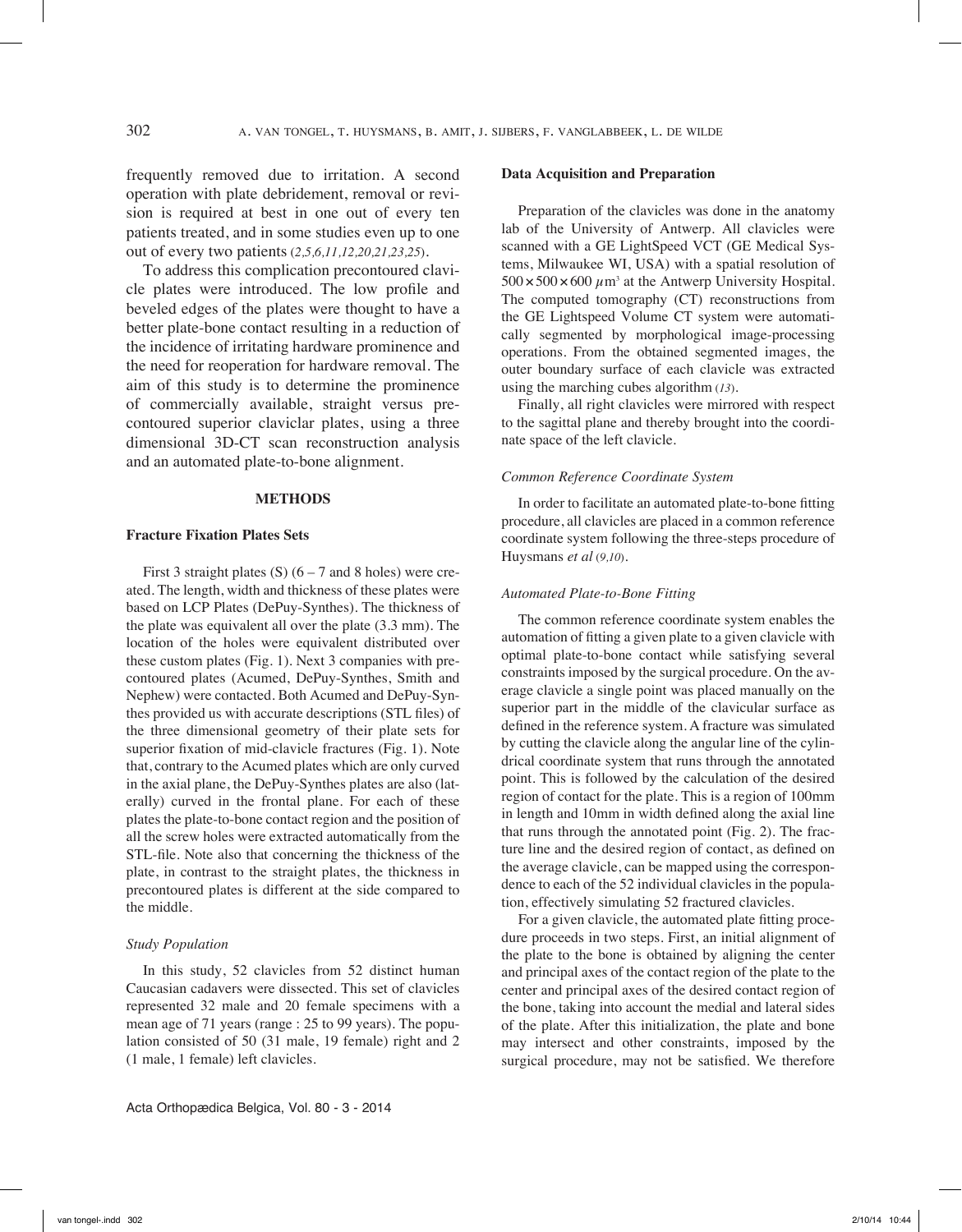

*Fig. 1.* — 13 different tested clavicula plates

introduced a second step. This step is an optimization that minimizes the distance between plate and bone, measured as the mean of squared distances from the contact region of the plate to the closest points on the bone. During this optimization the following constraints are also enforced : (a) avoid intersection of plate and bone, (b) ensure at least three screws on each side of the fracture with a minimum distance of 4mm from the fracture line, and (c) ensure that each screw catches enough bone, i.e. the centerline of the screw should be at least 3mm from the side of the bone. When the optimization does not succeed in satisfying all the constraints, the plate is considered a bad fit for that specific clavicle (Fig. 3).

The number of good and bad fits for every plate was measured. Next the plates were grouped in group A (6 holes), group B (7 holes), group C (8 holes). The plate of Acumed with 10 holes was excluded because no comparison could be made with an equivalent plate of Depuy-Synthes or straight plate. We did not grouped the plates concerning their length because during surgery the surgeon seems to be more guided by the number of holes



*Fig. 2.* — Calculation of desired region of contact for the plate

then by the length of the plate. Next the mean plate-to bone distance for the different plates on every clavicle was measured. The next step was to measure the maximum bone-plate distance for the different plates on every clavicle. These two distances are a measure of how tightly the plate fits to the bone (Fig. 4). At last the maximum hardware prominence for the different plates was measured as well. This was measured as the largest minimum distance between the plate and the bone. This measurement gives an estimate of the largest tissue displacement due to the plate (Fig. 4). The statistical analysis was performed using Chi² test, the Fisher's Exact test, Mann-Whitney U test and the Kruskal Wallis test.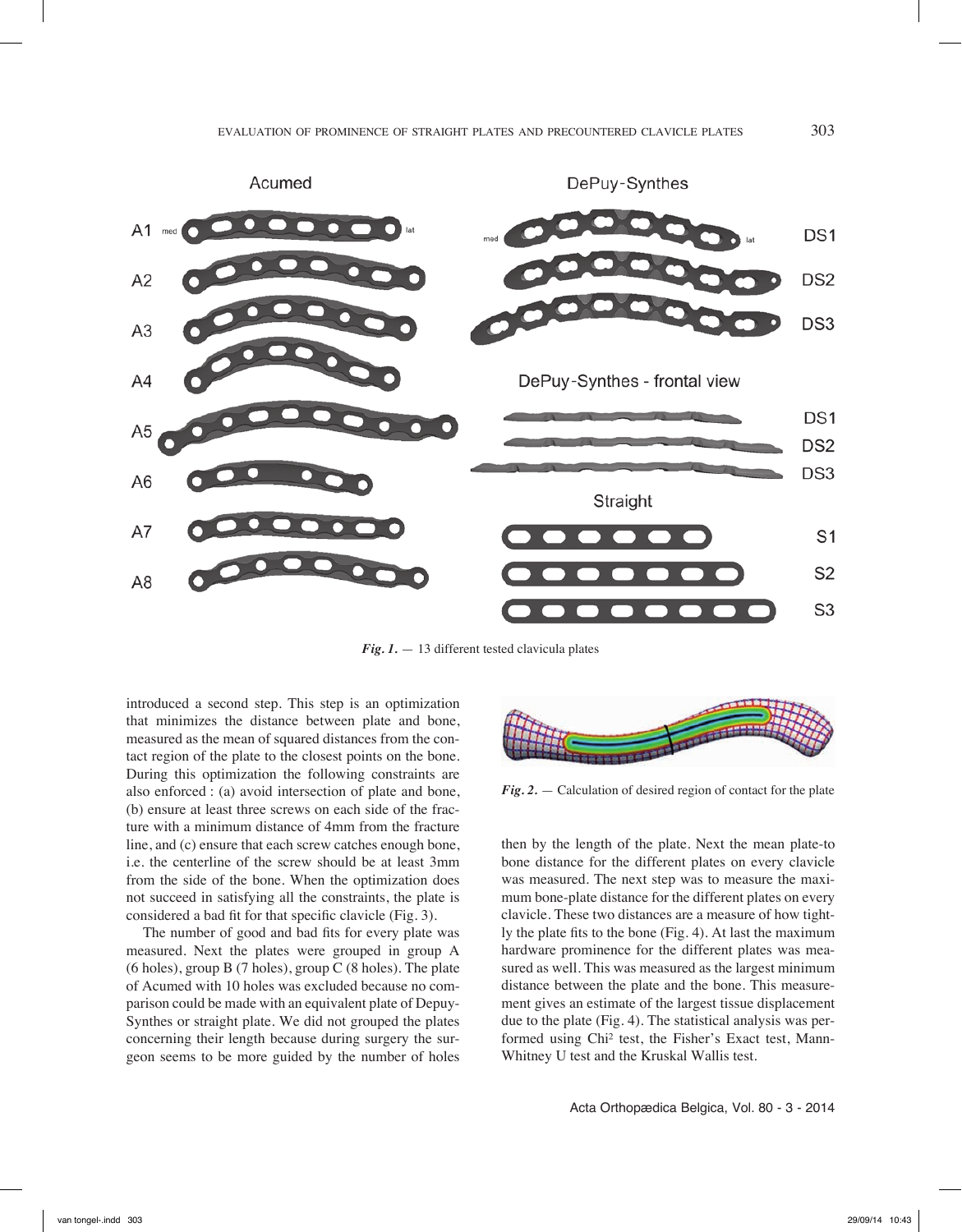

*Fig. 3.* — Optimalization of the plate-bone fit



*Fig. 4.* — Measurement of plate-bone distance and prominence

## **RESULTS**

In 65 out of 728 cases a bad fit was observed (Table I). There are significant more bad fits with the straight plates compared to the precontoured plates in group A ( $p < 0.001$ ), B ( $p = 0.004$ ) and C  $(p < 0.001)$ . There is no statistical difference between the number of bad fits between precontoured plates in group A ( $p = 1.000$ ) and C ( $p = 0.695$ ).

In 663 cases the bone-plate distance could be measured. The mean bone-plate distance of the different plates can be seen in Table I. The mean boneplate distance is significant higher with the straight plates compared to the precontoured plates in group A (P < 0.001), B ( $p$  < 0.001) and C ( $p$  < 0.001). The mean bone-plate distance is significant higher with the precontoured DePuy-Synthes plates compared to the precontoured Acumed plates in group A  $(p < 0.001)$  and in group C  $(p < 0.001)$ .

The mean maximum distance of every plate can be seen in Table I. The mean maximum distance is significant higher with the straight plates compared to the precontoured plates in group  $A$  ( $p < 0.001$ ), B  $(p < 0.001)$  and C  $(p < 0.001)$ . The mean maximum bone-plate distance is significant higher with the precontoured Depuy-Synthes plates compared to the precontoured acumed plates in group  $A$  ( $p < 0.001$ ), and C ( $p < 0.001$ ).

The mean maximum hardware prominence of every plate can been seen in Table I and figure 5. The mean prominence is significant higher with the straight plates compared to the precontoured plates in group A  $(p < 0.001)$ , B  $(p < 0.001)$  and C  $(p < 0.001)$ . The mean maximum hardware prominence is significant higher with the precontoured DePuy-Synthes plates compared to the precontoured Acumed plates in group A  $(p < 0.001)$ , but not in group C ( $p = 0.054$ ).

## **DISCUSSION**

This study determines the prominence and its maximal location of two commercially available precontoured superior claviclar plates (DePuy-Synthes and Acumed) versus a straight plate. To the best of our knowledge this is the first study that evaluates the prominence of several different types of clavicular plates using a 3D-CT-scan reconstruction analysis and an automated plate-to-bone alignment. Superior plate fixation of the clavicle presents several unique demands, due to the complex, highly variable, bony architecture of the clavicle and its immediate subcutaneous location (*16*). Several types of plates have been used to fix the broken clavicle (*21,25,27*). The use of pelvic reconstruction plates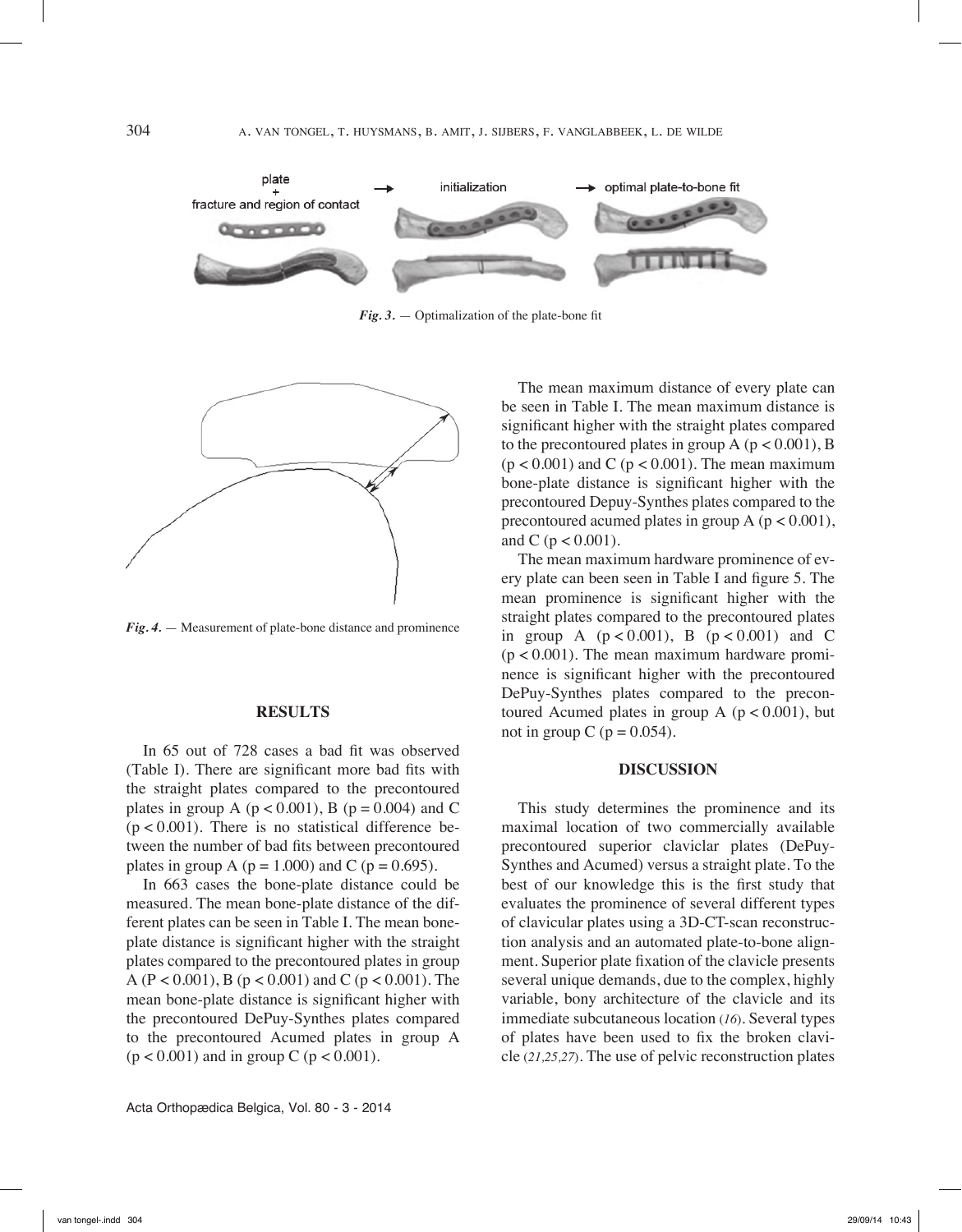| plate           | bad fit        | mean mean plate-bone distance<br>$(+/- SD)$ | mean maximum plate bone<br>distance $(+/- SD)$ | mean prominence $(+/-SD)$ |
|-----------------|----------------|---------------------------------------------|------------------------------------------------|---------------------------|
| S <sub>1</sub>  | 13             | $1,26 (+/- 0,29)$                           | $4,22 (+/- 1)$                                 | $6,22 (+/- 0.91)$         |
| S <sub>2</sub>  | 11             | $1,42 (+/- 0,38)$                           | $4.98 (+/- 1.36)$                              | $7,28 (+/- 1,4)$          |
| S <sub>3</sub>  | 15             | $1,63 (+/- 0,42)$                           | $5,51 (+/- 1,39)$                              | $7,66 (+/- 1,43)$         |
| DS1             | 1              | $1,12 (+/- 0,36)$                           | $3,48 (+/- 1,15)$                              | $5,11 (+/- 1,08)$         |
| DS <sub>2</sub> | 1              | $1,13 (+/- 0,36)$                           | $3,51 (+/- 0,95)$                              | $5,20 (+/- 0,84)$         |
| DS3             | $\overline{4}$ | $1,24 (+/- 0,35)$                           | $3,93 (+/- 1,23)$                              | $5,49 (+/- 0,97)$         |
| A <sub>1</sub>  | $\mathbf{1}$   | $0,98 (+/- 0,32)$                           | $3,40 (+/- 1,1)$                               | $5,21 (+/- 0,82)$         |
| A2              | 2              | $1,02 (+/- 0,55)$                           | $3,20 (+/- 1,42)$                              | $5,25 (+/- 1,19)$         |
| A <sub>3</sub>  | 3              | $0,93 (+/- 0,29)$                           | $3,19 (+/- 0,96)$                              | $5,13 (+/-0,84)$          |
| A4              | 5              | $1,08 (+/- 0,24)$                           | $3,79 (+/- 0,74)$                              | $5,70 (+/-0,62)$          |
| A6              | $\mathbf{0}$   | $0,75 (+/-0,27)$                            | $2,41 (+/- 0,93)$                              | $4,58 (+/- 0,62)$         |
| A7              | 2              | $0,93 (+/- 0,29)$                           | $3,17 (+/- 1,07)$                              | $5,12 (+/- 0,82)$         |
| A8              | 2              | $0,94 (+/- 0,38)$                           | $3,01 (+/- 1,22)$                              | $4,98 (+/- 0,93)$         |

Table I. — Number of bad fits and measurement of plate-bone distance and prominence

Comparison of mid-clavicular fracture fixation plates in terms of prominence on 52 clavicles



*Fig. 5.* — Box-plot of the prominence of the different plates

has been proposed because they are easier to contour and can provide a better plate-bone contact then non-contoured locking plates. But contouring is time consuming and reconstruction plates are mechanically weaker then angularly stable implants (*4,7,19,21,26*). This is the reason why we opted to study only angular stable implants.

To our knowlegde only two studies evaluated the feasibility of clavicular osteosynthesis (*7,8*). Grechting *et al* fixed manually 4 different AO locking compression plates on 49 different clavicles. They positioned manually the plate on cadavers in an optimal surgical way on the superior surface of the clavicle (*7*). They defined a good fit of the plate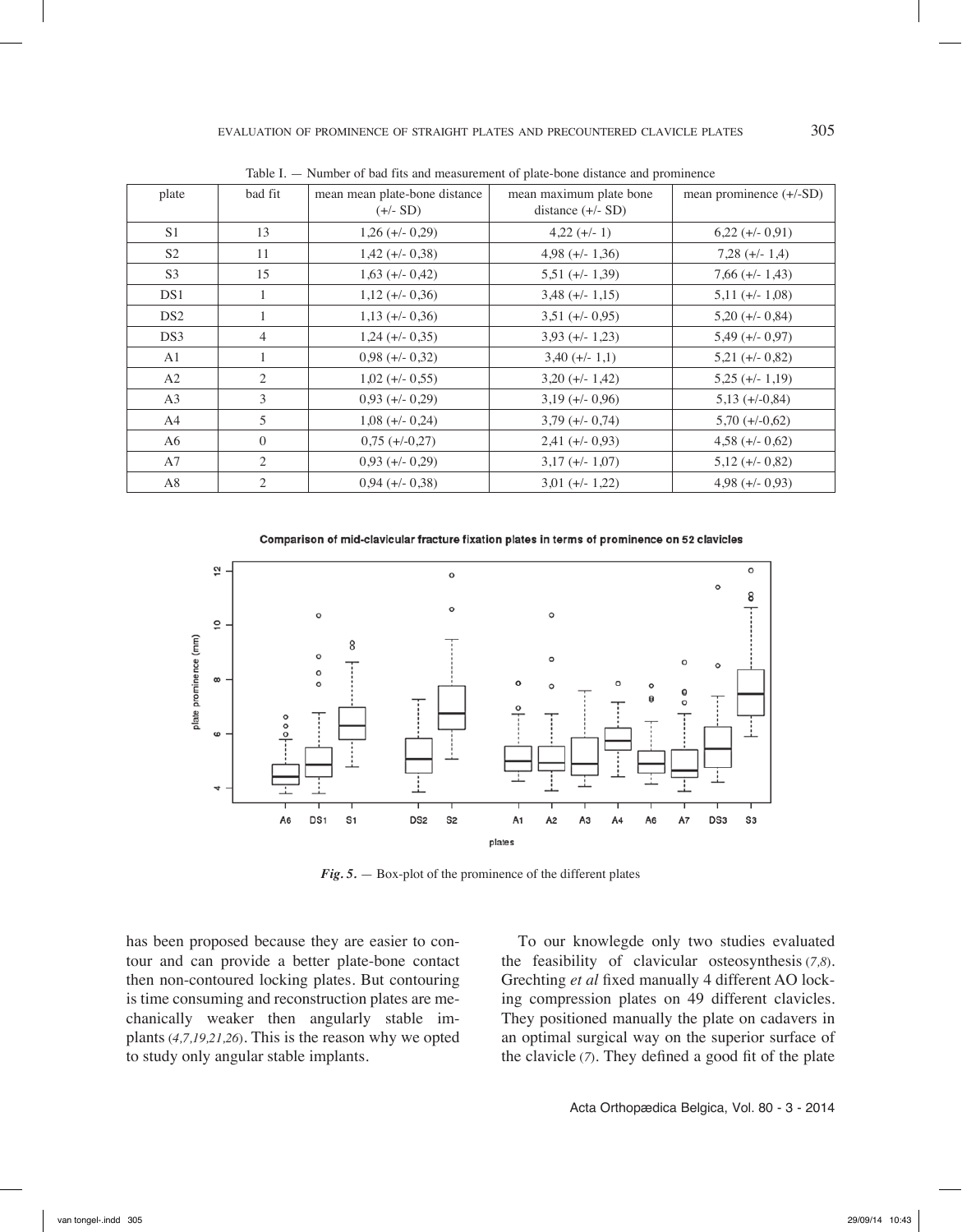if three screws could be safely applied through either side of a mid-shaft fracture. In case of comminution, or a butterfly fragment, two screws were also accepted. Huang *et al* used axial radiographs of 200 clavicles. Digitized representations of the 3 precontoured Acumed plates were freely translated and rotated along each clavicle to determine the quality of fit and the location of "best fit." (*8*). "Best fit" was defined as placement of the plate in a location that "best" matched the S-shaped curvature of the clavicle with minimum anterior or posterior plate overhang. Both methods, the clinical or radiological evaluation are prone to visual bias which is overcome using the fully automated technique of 'the best fit' to bone-plate alignment. To obtain an optimal reproduction of a real life situation, we ensured at least three bicortical screws on each side of the fracture with a minimum distance of 4 mm from the fracture line, and ensure that each screw is surrounded by enough bone (at least 3 mm). We defined this seen as the worst-case scenario. As described there are statistical significant ( $p < 0.001$ ) less bad fits with the precontoured plates compared to the straight plates and this as well for 6,7 and 8 holes and not for both groups of precontoured plates. Nevertheless, in a clinical setting these straight plates can be useful for the surgeon because screws can be inserted in an oblique way and not in the pre-determined locking direction.

We also measured, without any human bias, the distance between the bone and the plate in a threedimensional way. The mean maximum plate-bone distance with straight plates but also with precontoured plates is larger than compared to the results of Grechting *et al*. In our opinion this is can be explained by the different measurement techniques that are used (two-dimensional versus three-dimensional technique). This means that the study of Grechting measured a projection of the real length. Also we do not fully understand how an accuracy of 0.1 mm can be obtained clinically.

In our study, the mean maximum distance with the precontoured plates is significant lower than the straight plates. Next, the mean maximum distance of the Acumed plates is significant lower for to two subgroups (6 holes, 8 holes) compared to the DePuy-Synthes plate. A possible explanation can be found in the fact that the length of the Acumed plates is shorter than de DePuy-Synthes plate. As stated in the methods, we compared plates with the same numbers of holes and not the length because we think that during surgery the surgeon will be more guided by the number of holes then by the length of the plate.

Prominence of the plate can be a concern because this may lead to irritation of the soft tissues around the plate and as it is the most common reason for reintervention after clavicular plate osteosynthesis. This is the reason why we also studied the largest minimum distance between the plate and the bone (also taking the beveled edges into account). There was a statitiscal difference between the straight plates and the precontoured plates. The mean hardware prominence in straight plates is 7 mm and in precontoured plates 5.2 mm. From clincical point of view this 1.8 mm difference is probably relevant, knowing that a thin periost, platsyma and the skin only cover the superior part of the clavicle. It has been described that the normal thickness of myocutaneous platsyma flap is 2.2 mm (*1*). When evaluating the difference between Acumed plates and the DePuy-Synthes plates in the group with 8 holes, there is no significant difference which can be explained because the thickness of the DePuy-Synthes plate is less. The mean difference is also only 0,3 mm and probably clinical not relevant.

There are some weaknesses in this study. First we stimulated a transverse fracture in the middle of the clavicle. We did not take any comminution or different location of the fracture in the shaft into account and a perfect anatomical reduction was always considered as the ultimate surgical goal. A non perfect anatomical reduction, thus a reconstruction of the bone to the plane rather than vice versa, can probably influence both the prominence and the location. Second, we did not take the soft-tissue envelop around the plate into account, which can significantly influence the likelihood to provoke irritation.

Third, hardware irritation is still a subjective feeling and in this study is not possible to analyse the correlation between hardware prominence and the patients complaint.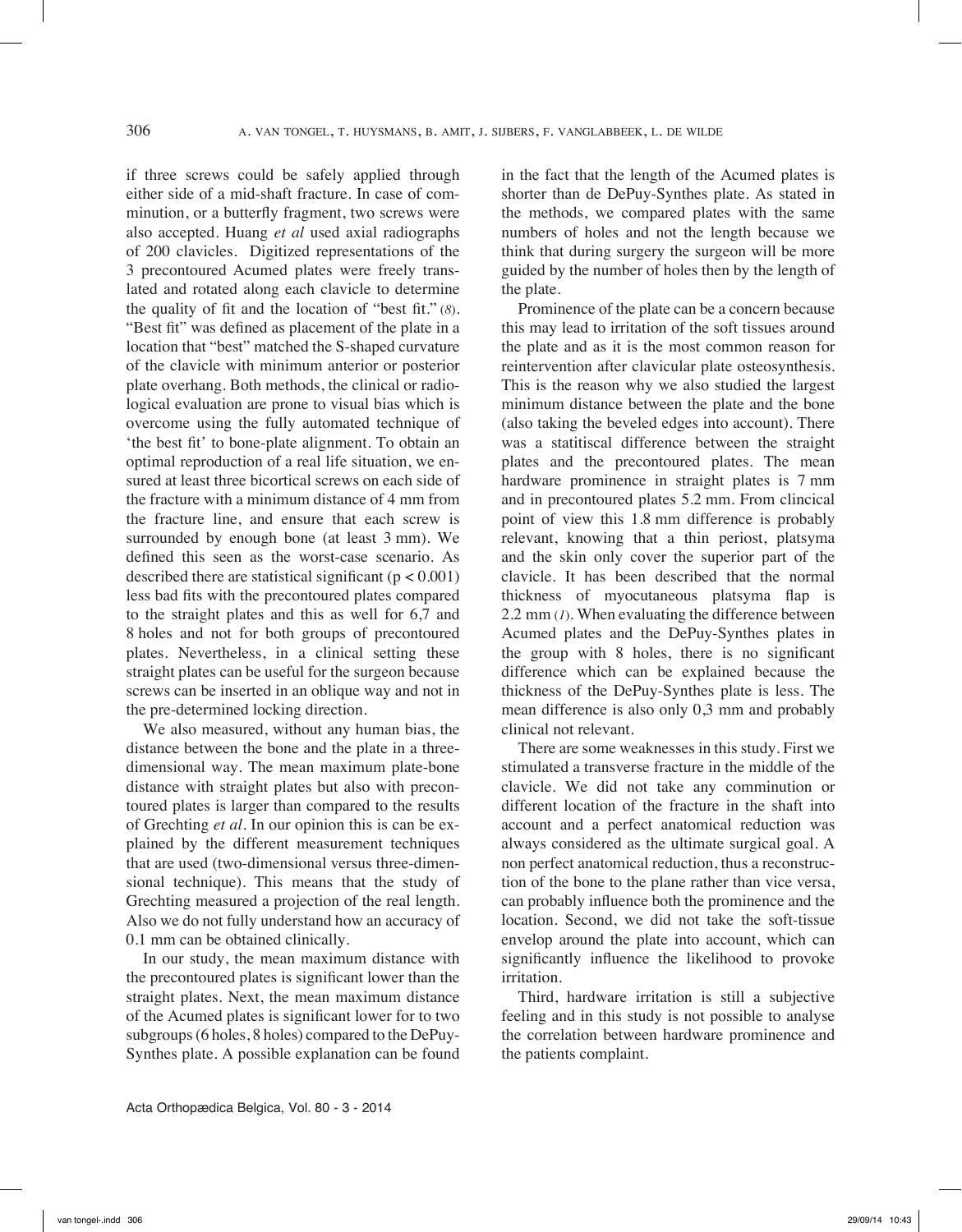To conclude precontoured plates of the clavicula diminish significantly the hardware prominence. There exists a difference in hardware prominence between different brands of precontoured plates but this difference is limited and in most cases not significant. The studied precontoured plates are sufficiently anatomically curved and can cover the big variety of curves of the clavicle.

## **REFERENCES**

- **1. Bauer T, Schoeller T, Rhomberg M, Piza-Katzer H, Wechselberger G.** Myocutaneous Platysma Flap for Full-Thickness Reconstruction of the Upper and Lower Lip and Commissura. *Plastic and Reconstructive Surgery* 2001 ; 108 : 1700-1703.
- **2. Bostman O, Manninen M, Pihlajamaki H.** Complications of plate fixation in fresh displaced midclavicular fractures. *J Trauma* 1997 ; 43 : 778-783.
- **3. Chen QY, Kou DQ, Cheng XJ, Zhang W, Wang W, Lin ZQ, Cheng SW, Shen Y, Ying XZ, Peng L, Lv CZ.** Intramedullary nailing of clavicular midshaft fractures in adults using titanium elastic nail. *Chin J Traumatol* 2011 ; 14 : 269-276.
- **4. Demirhan M, Bilsel K, Atalar AC, Bozdag E, Sunbuloglu E, Kale A.** Biomechanical comparison of fixation techniques in midshaft clavicular fractures. *J Orthop Trauma* 2011 ; 25 : 272-278.
- **5. Ferran NA, Hodgson P, Vannet N, Williams R, Evans RO.** Locked intramedullary fixation vs plating for displaced and shortened mid-shaft clavicle fractures : a randomized clinical trial. *J Shoulder Elbow Surg* 2010 ; 19 : 783-789.
- **6. Gerber C, Pennington SD, Lingenfelter EJ, Sukthankar A.** Reverse Delta-III total shoulder replacement combined with latissimus dorsi transfer. A preliminary report. *J Bone Joint Surg Am* 2007 ; 89 : 940-947.
- **7. Grechenig W, Heidari N, Leitgoeb O, Prager W, Pichler W, Weinberg AM.** Is plating of mid-shaft clavicular fractures possible with a conventional straight 3.5 millimeter locking compression plate ? *Acta Orthop Traumatol Turc* 2011 ; 45 : 115-119.
- **8. Huang JI, Toogood P, Chen MR, Wilber JH, Cooperman DR.** Clavicular anatomy and the applicability of precontoured plates. *J Bone Joint Surg Am* 2007 ; 89 : 2260-2265.
- **9. Huysmans T, Sijbers J, Verdonk B.** Automatic construction of correspondences for tubular surfaces. *IEEE Trans Pattern Anal Mach Intell* 2010 ; 32 : 636-651.
- **10. Huysmans T, Sijbers J, Verdonk B.** Parameterization of tubular surfaces on the cylinder. *Journal of the Winter School of Computer Graphics* 2005 ; 13 : 97-104.
- **11. Kulshrestha V, Roy T, Audige L.** Operative versus nonoperative management of displaced midshaft clavicle fractures : a prospective cohort study. *J Orthop Trauma* 2011 ; 25 : 31-38.
- **12. Liu HH, Chang CH, Chia WT, Chen CH, Tarng YW, Wong CY.** Comparison of plates versus intramedullary nails for fixation of displaced midshaft clavicular fractures. *J Trauma* 2010 ; 69 : E82-87.
- **13. Lorensen WE, Cline HE.** Marching cubes : A high resolution 3D surface construction algorithm. *SIGGRAPH Comput Graph* 1987 ; 21 : 163-169.
- **14. McKee RC, Whelan DB, Schemitsch EH, McKee MD.** Operative versus nonoperative care of displaced midshaft clavicular fractures : a meta-analysis of randomized clinical trials. *J Bone Joint Surg Am* 2012 ; 94 : 675-684.
- **15. Millett PJ, Hurst JM, Horan MP, Hawkins RJ.** Complications of clavicle fractures treated with intramedullary fixation. *J Shoulder Elbow Surg* 2011 ; 20 : 86- 91.
- **16. Mullaji AB, Jupiter JB.** Low-contact dynamic compression plating of the clavicle. *Injury* 1994 ; 25 : 41-45.
- **17. Nordqvist A, Petersson C.** The incidence of fractures of the clavicle. *Clin Orthop Relat Res* 1994 ; 127-132.
- **18. Postacchini F, Gumina S, De Santis P, Albo F.** Epidemiology of clavicle fractures. *J Shoulder Elbow Surg* 2002 ; 11 : 452-456.
- **19. Robertson C, Celestre P, Mahar A, Schwartz A.** Reconstruction plates for stabilization of mid-shaft clavicle fractures : differences between nonlocked and locked plates in two different positions. *J Shoulder Elbow Surg* 2009 ; 18 : 204-209.
- **20. Russo R, Visconti V, Lorini S, Lombardi LV.** Displaced comminuted midshaft clavicle fractures : use of Mennen plate fixation system. *J Trauma* 2007 ; 63 : 951-954.
- **21. Shen JW, Tong PJ, Qu HB.** A three-dimensional reconstruction plate for displaced midshaft fractures of the clavicle. *J Bone Joint Surg Br* 2008 ; 90 : 1495-1498.
- **22. Smekal V, Irenberger A, Struve P, Wambacher M, Krappinger D, Kralinger FS.** Elastic stable intramedullary nailing versus nonoperative treatment of displaced midshaft clavicular fractures-a randomized, controlled, clinical trial. *J Orthop Trauma* 2009 ; 23 : 106-112.
- **23. Thyagarajan D, Day M, Dent C, Williams R, Evans R.** Treatment of mid-shaft clavicle fractures : A comparative study. *Int J Shoulder Surg* 2009 ; 3 : 23-27.
- **24. van der Meijden OA, Gaskill TR, Millett PJ.** Treatment of clavicle fractures : current concepts review. *J Shoulder Elbow Surg* 2012 ; 21 : 423-429.
- **25. VanBeek C, Boselli KJ, Cadet ER, Ahmad CS, Levine WN.** Precontoured plating of clavicle fractures : decreased hardware-related complications ? *Clin Orthop Relat Res* 2011 ; 469 : 3337-3343.
- **26. Wagner M.** General principles for the clinical use of the LCP. *Injury* 2003 ; 34 Suppl 2 : B31-42.
- **27. Werner SD, Reed J, Hanson T, Jaeblon T.** Anatomic relationships after instrumentation of the midshaft clavicle